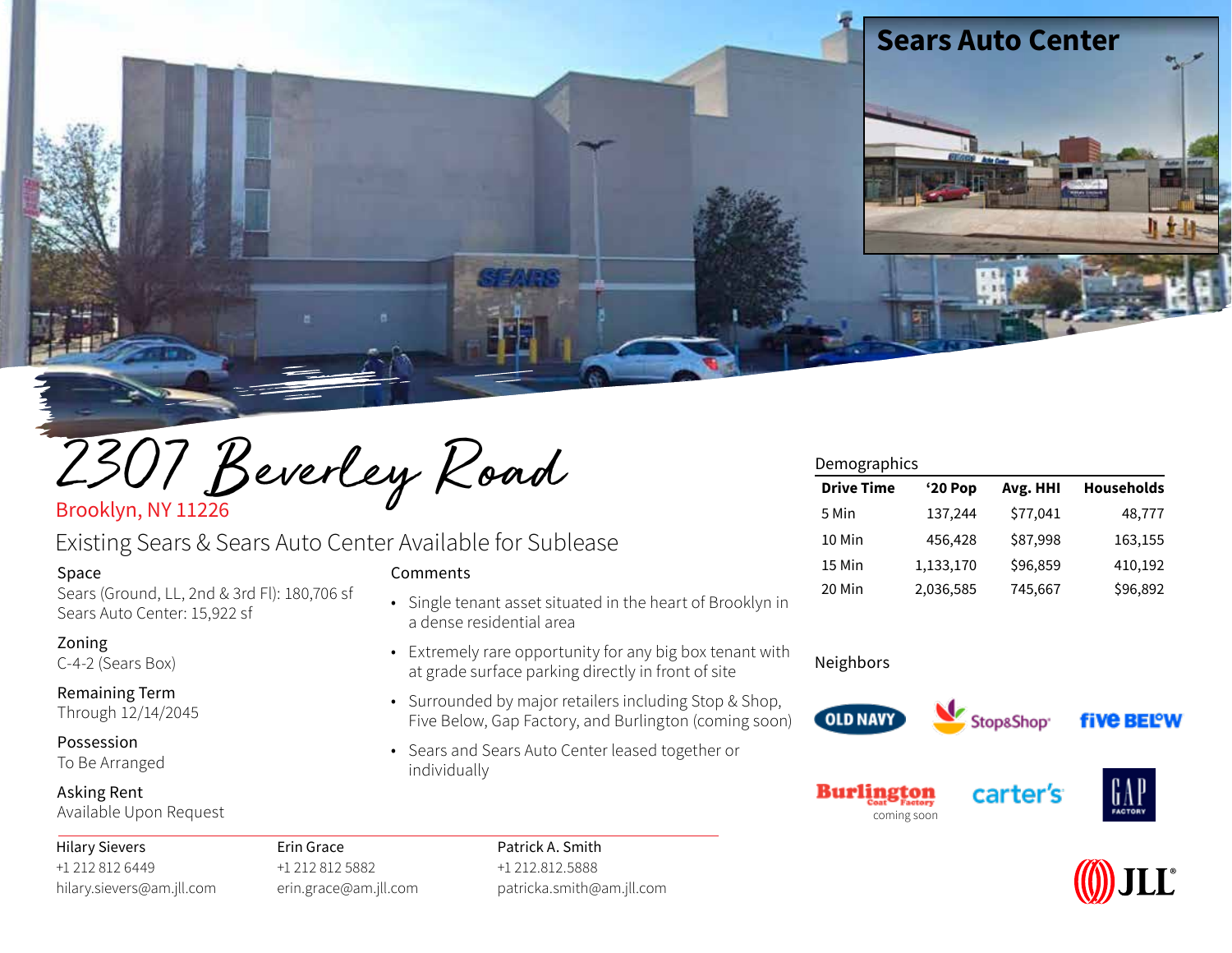2307 Beverley Road

Brooklyn, NY 11226 **Brooklyn NY**

Market Aerial